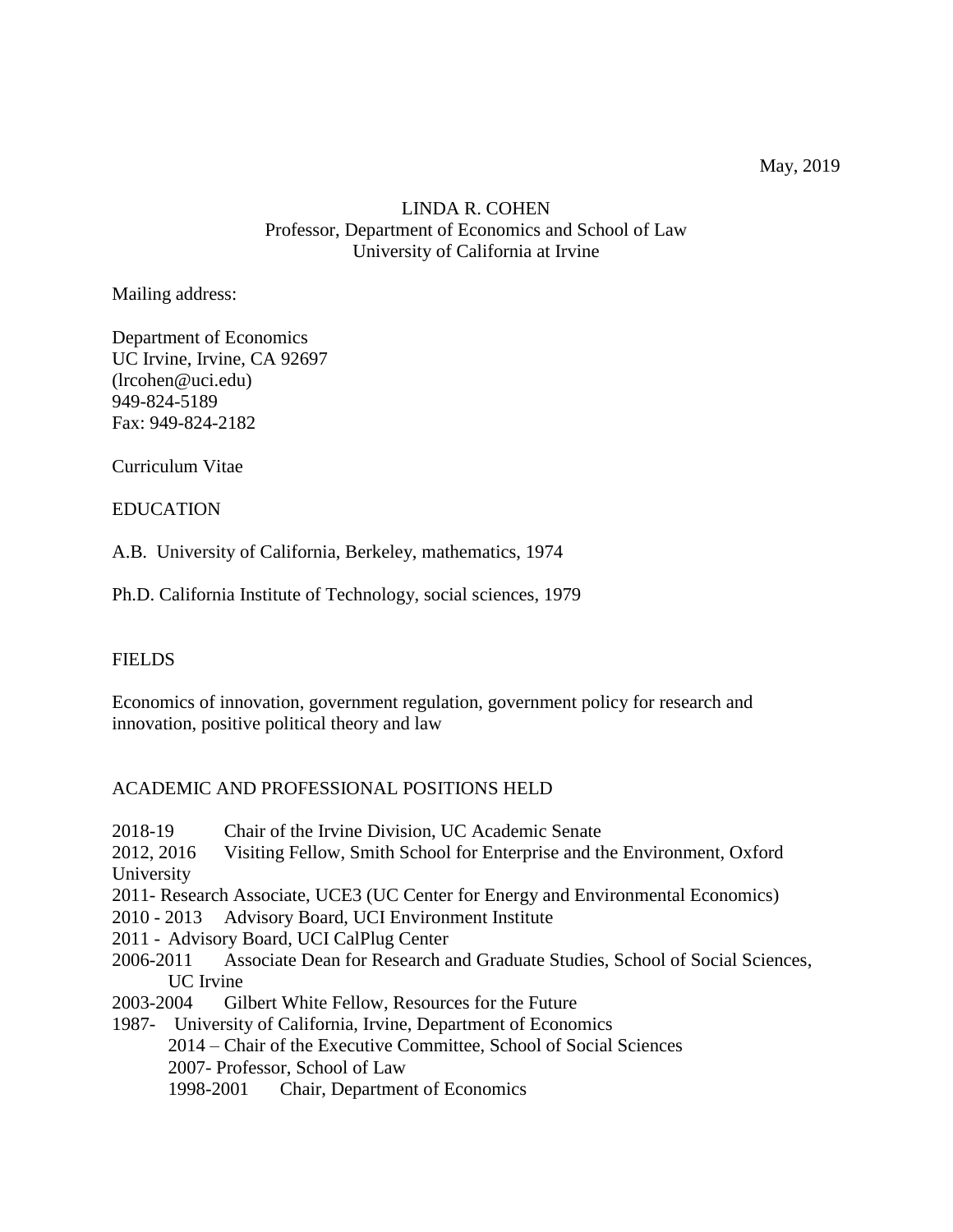- 1995 Professor of Economics
- 1991-95 Associate Professor
- 1988-91 Assistant Professor
- 1987-88: Visiting Assistant Professor
- 1988- Member, Irvine Research Unit in Mathematical Behavioral Sciences, U. C. Irvine
- 1988- Member, UCI Center for the Study of Democracy
- 2003-4 Gilbert White Visiting Fellow, Resources for the Future, Washington DC
- 2001-05 Professor of Social Science and Law, University of Southern California Law School
- 1998 Olin Visiting Professor in Law and Economics, University of Southern California Law School
- 1993 Visiting Associate Professor, University of Southern California Law Center and Division of Humanities and Social Sciences, CalTech
- 1990 Visiting Assistant Professor of Economics and Law, University of Southern California
- 1986-87 Visiting Assistant Professor, Department of Economics, University of Washington
- 1983-85 Research Associate, Economic Studies, Brookings Institution, Washington,D.C.
- 1982-83 Senior Economist, Environmental Quality Laboratory, California Institute of Technology, Pasadena, CA
- 1980-82 Economist Associate, Economics Department, RAND Corporation, Santa Monica, CA
- 1978-80 Assistant Professor of Public Policy, Kennedy School of Government, Harvard University

## **HONORS**

- 2018 Best Paper Award, 59<sup>th</sup> Annual Forum of the Transportation Research Forum for *A Second-best dilemma: Freight trucks, externalities and the dispatch effect,* with Kevin Roth
- 2016 Dean's Award for Outstanding Teaching Innovation
- 2012 Visiting Fellow, Smith School of Enterprise and the Environment, Oxford University
- 2008 Academic Senate Award for Distinguished Midcareer Service, UC Irvine
- 2003 Gilbert White Fellow, Resources for the Future, Washington, DC
- 2003 Distinguished Economist Lecture, Industrie Canada, Ottawa.
- 1998- present Fellow, California Council for Science and Technology
- 1993; 1998 Olin Fellow in Law and Economics, Caltech/USC
- 1977 Research fellow, Brookings Institution, Washington, D.C.

### OTHER PROFESSIONAL EXPERIENCE

2015. Member, Panel Review Committee, National Science Foundation, National Center for Science and Engineering Statistics

2014-2015 Member, Harvard Biofuels Workshop

2013. Member, Faculty Review Panel, Resources for the Future, Washington D.C.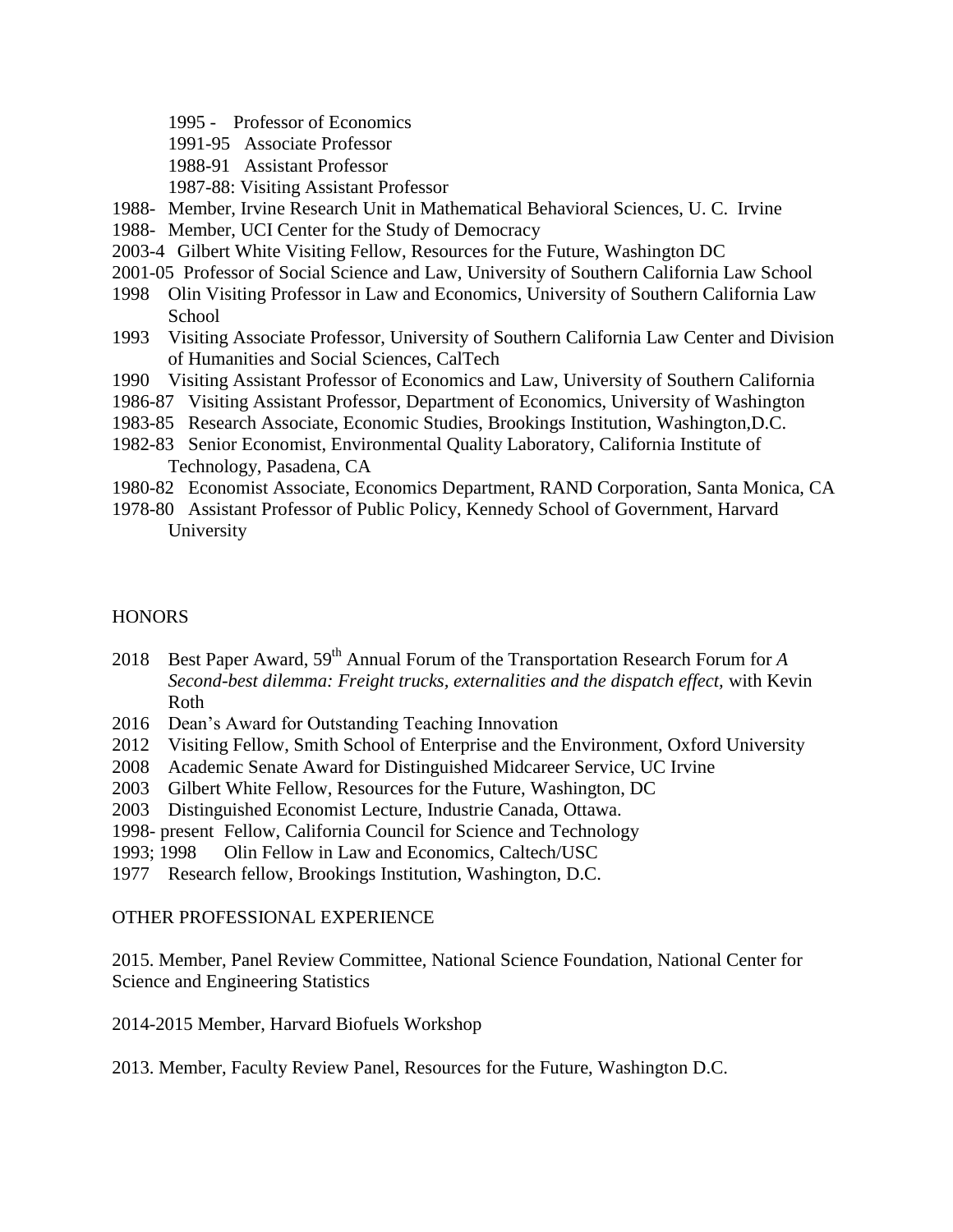2006- 2010. Member, National Research Council Committee on America's Energy Future; Panel Member of the Energy Efficiency Panel. Board on Energy and Environmental Systems, NRC, National Academy of Sciences.

2005-06 Member, National Research Council Committee on the Prospective Benefits of DOE Research and Development on Energy Efficiency and Fossil Energy, Phase 2; and panel member, Evaluating the Benefits of the DOE Program in IGCC (Board on Energy and Environmental Systems, NRC, National Academy of Sciences)

2003-05 Member, National Research Council Committee on the Prospective Benefits of DOE Research and Development on Energy Efficiency and Fossil Energy, Phase 1 (Board on Energy and Environmental Systems, NRC, National Academy of Sciences) 2003-4 Member, APS Review Panel on the Department of Energy's Hydrogen Program

2003-2005 Member and Vice-Chair, Independent Review Board for the Public Interest Energy Research Program, California Energy Commission

California Council for Science and Technology:

2005 – present, Fellow 2007 – present; member, committee on California's Energy Future 2000-2006: Council Member

1999-2001 Member, National Research Council Committee on the Retrospective Benefits of DOE Research and Development on Energy Efficiency and Fossil Energy (Board on Energy and Environmental Systems, NRC, National Academy of Sciences)

1999-2001 Member, Advisory Panel for the Public Interest Energy Research Program, California Energy Commission

1997-2000 Member, National Research Council Committee on Information Technology: Research in a Competitive World (Computer Science and Telecommunications Board, NRC, National Academy of Sciences)

1994 - Editorial Board, Public Choice

1991-94 Member, District Advisory Council, South Coast Air Quality Management **District** 

1986-88 Member, Panel on the Study of Human Factors Research Needs in Nuclear Regulatory Research, National Academy of Sciences, National Research Council

1986-87 Member, Advisory Panel in Support of the Office of Technology Assessment,U.S. Congress, Assessment of Magnetic Fusion Research and Development

1980-82 Member, DOE Program Review Committee on Airborne Nuclear Waste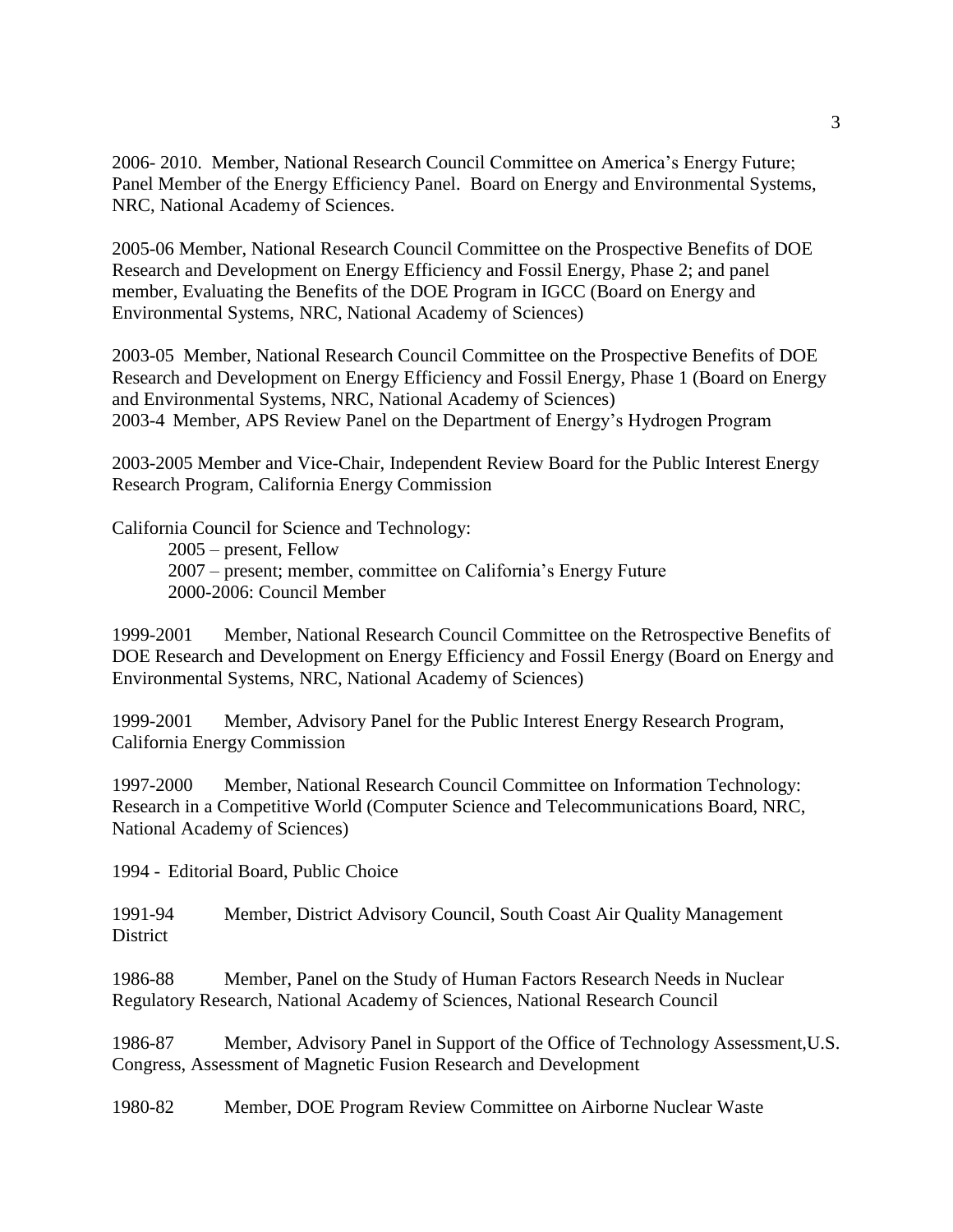#### Management

1978-80 Assistant Editor, Public Policy

#### PUBLICATIONS

#### **Books**

*The Technology Pork Barrel*, with Roger Noll, The Brookings Institution, 1991.

*Human Factors Research and Nuclear Safety*, with N. Moray, R. Dynes, H. Estrada, C. George, P. Haas, L. Hirschhorn, B. Huey, J. Keen, T. LaPorte, J. Rasmussen, R. Shikiar, J. Smith, D. Wood, T. Sheridan, National Academy Press, Washington, D.C., 1988.

*Making IT Better: Expanding Information Technology Research to Meet Society's Needs*, with coauthors, Report of the Committee on Information Technology: Research in a Competitive World, National Academy Press, 2000.

*Energy Research at DOE: Was It Worth It?*, with coauthors, Report of the Committee on Benefits of DOE R&D on Energy Efficiency and Fossil Energy, National Academy Press, 2001.

*Prospective Evaluation of Applied Energy Research and Development at DOE (Phase One): A First Look Forward*, with coauthors, Report of the Committee on Benefits of DOE R&D on Energy Efficiency and Fossil Energy, National Academy Press, 2005.

*Prospective Evaluation of Applied Energy Research and Development at DOE: Phase Two*, with coauthors, Report of the Committee on Benefits of DOE R&D on Energy Efficiency and Fossil Energy, National Academy Press, 2007.

*Real Prospects for Energy Efficiency in the United States*, with coauthors, part of the *America's Energy Future* project, National Academy Press, 2009.

#### **Journal Articles and Book Chapters**

"Bargaining within the family can generate a political gender gap," with Amihai Glazer, *Review of Economics of the Household,* 13(4), 2015.

"Derivative Markets for Pollution Permits and Incentives to Innovate," with Amihai Glazer, in *Sensible Solutions to Climate Change: Essays in Honour of Tom Schelling edited by R. Hahn and A* Ulph, Oxford University Press, 2012

"Climate change: Technology to the rescue?" *The Milken Institute Review,* Vol. 13 (2): 40 – 49, 2011

"Stop laser uranium enrichment," with Francis Slakey, *Nature*, vol 464, 4 March 2010.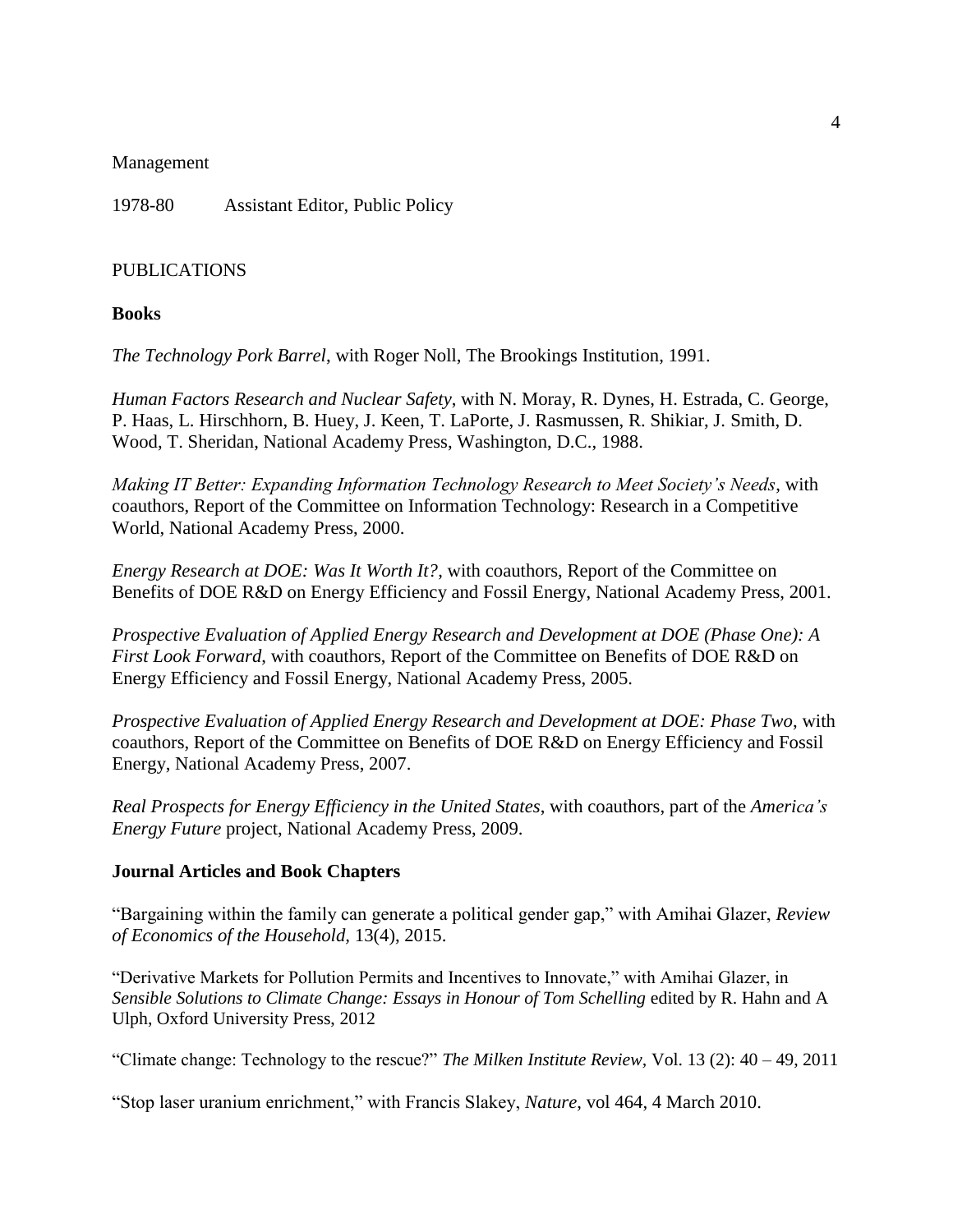"Proliferation and Uranium Enrichment," with Francis Slakey, *Physics and Society,* vol 39 no. 3, 2010.

"Powering Progress: Restructuring, Competition and R&D in the U.S. Electric Utility Industry," with Paroma Sanyal, *The Energy Journal*, (2009).

"Shakedown at Gucci Gulch: The New Logic of Collective Action," with Ed McCaffery, *North Carolina Law Review*, 84 (4): May, 2006.

"Intellectual Property, Antitrust and the New Economy," with Roger Noll, *University of Pittsburgh Law Review*, Vol 62 (3): 453, Spring 2001.

"Is U.S. Science Policy at Risk? Trends in federal support for R&D," with Roger Noll, *The Brookings Review,* Vol 19, No. 1, Winter 2001.

"The Government Litigant Advantage: Implications for the Law," with Matthew Spitzer, *Florida State University Law Review* Vol 28: 391, 2000.

"Biomedical Research and the Decline of the Medical Services Subsidy at Medical Schools," *1998 AAAS Science and Technology Yearbook,* The American Association for the Advancement of Science, 1998.

"The Technology Reinvestment Program," in *Investing in Innovation*, edited by Lewis M. Branscomb and James Keller, MIT Press, 1998.

"Universities, Constituencies and the Role of the States," with Roger Noll in *Challenges to Research Universities*, edited by Roger Noll, The Brookings Institution, 1998.

"Soft Money, Hard Choices: Research Universities and University Hospitals," in *Challenges to Research Universities*, edited by Roger Noll, The Brookings Institution, 1998.

"Research and Development After the Cold War," with Roger Noll, in *Commercializing High Technology: East and West. Selected Conference Papers*, edited by Judith B. Sedaitis, Center of International Security and Arms Control, Stanford University, January 1996.

Republished by Rowman and Littlefield Press, 1997.

"Terms of Office, Legislative Structure, and Collective Incentives," in *Constitutional Reform in California: Making State Government More Effective and Responsive,* edited by Bruce Cain and Roger Noll, IGS Press, U.C. Berkeley, 1995.

"The Future of the National Laboratories," with Roger Noll, *Proceedings of the National Academy of Sciences*, 93 (23), Nov. 12, 1996: 12678-12685.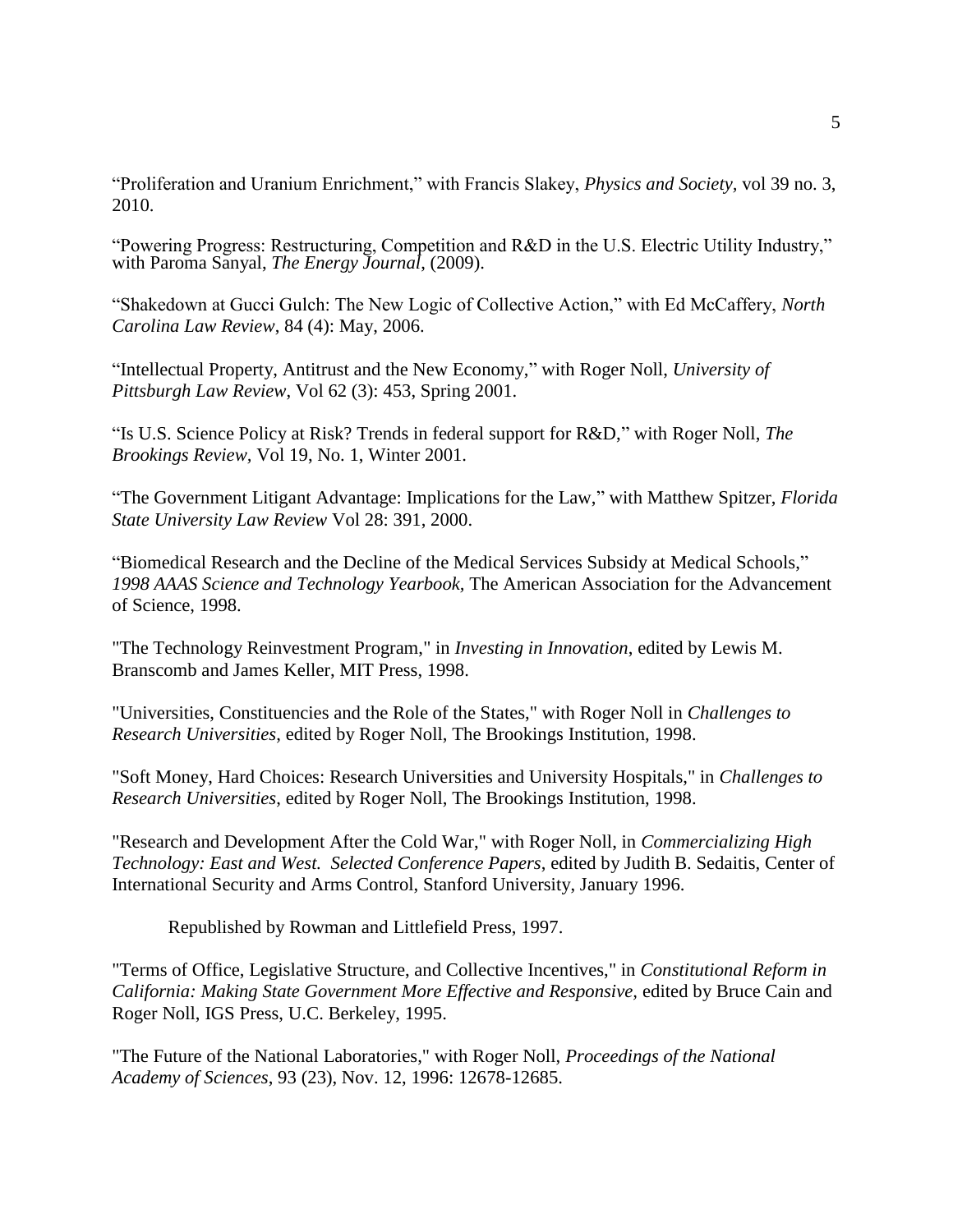"Judicial Deference to Agency Action: A Rational Choice Theory and an Empirical Test," with Matthew L. Spitzer, *Southern California Law Review*, vol. 69 no. 2, January, 1996.

"Feasibility of Effective Public-Private R&D Collaboration: The Case of Cooperative R&D Agreements," with Roger Noll, *International Journal of Economics and Business*, v. 2, no. 2, 1995: 223-240.

"Term Limits and Representation," with Matthew L. Spitzer, in *Legislative Term Limits: Public Choice Perspectives*, edited by Bernard Grofman, Kluwer Academic Publishers, 1996.

"An Assessment of New Directions in R&D Policy," with Roger G. Noll, in *The Mosaic of Economic Growth,* edited by Ralph Landau and Gavin Wright, Stanford University Press, 1996.

"Privatizing Public Research," with Roger G. Noll, *Scientific American,* September, 1994.

Reprinted in *Leading Economic Controversies of 1996*, edited by Edwin Mansfield, W.W. Norton, 1995.

"When Can Government Subsidize Research Joint Ventures? Politics, Economics, and Limits to Technology Policy," *American Economic Review*, Vol 84, No. 2, May, 1994.

Reprinted in *Industrial Policy and Competitive Advantage*, edited by David B. Audretsch, The International Library of Critical Writings in Economics (series editor: Mark Blaug), Edward Elgar Publishing Limited, Cheltenham, UK, 2005

"Appraising Transportation Research," with Gordon J. Fielding, James F. Nolan, and George C. Smith, *Transportation Research Record*, 1995.

Reprinted in *Transportation Research Circular*, No. 426, May, 1994.

"Solving The Chevron Puzzle," with Matthew Spitzer, *Law and Contemporary Problems*, Vol. 57, No. 2; Winter & Spring, 1994.

"The Politics of Nuclear Power in Japan and the United States," with Mathew McCubbins and Frances Rosenbluth, in *Comparative Politics in the United States and Japan*, edited by Peter Cowhey and Mathew McCubbins, Cambridge Univ. Press, 1995.

"Research and Development," with Roger G. Noll, in *Setting Domestic Priorities: What Can Government Do?* edited by Henry J. Aaron and Charles L. Schultze, The Brookings Institution, 1992.

"Term Limits," with Matthew Spitzer, *Georgetown Law Review*, February, 1992.

reprinted in *Public Choice and Public Law: Readings and Commentary*, Maxwell L. Stearns, Anderson Publishing Co., 1997.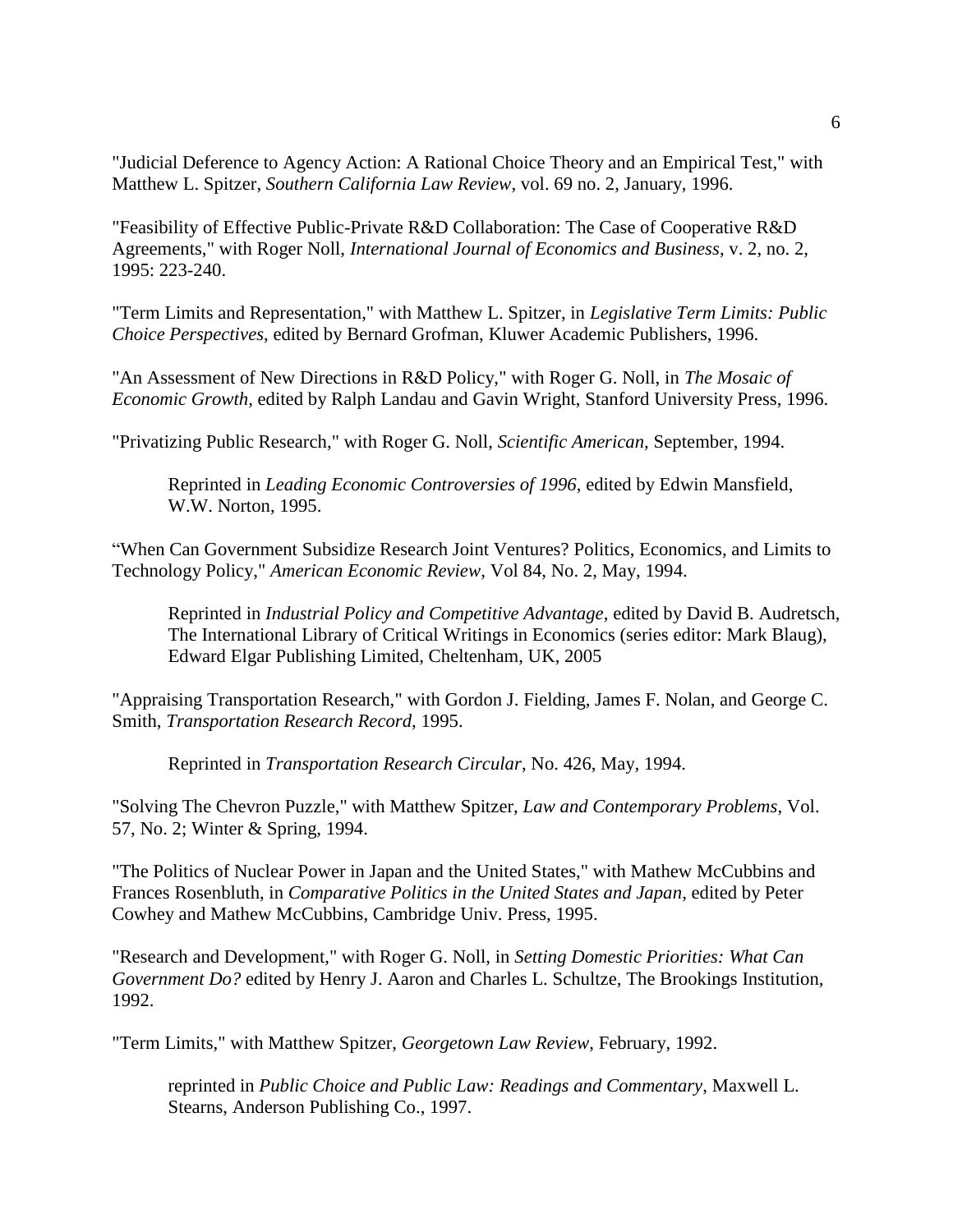"The National Aerospace Plane: An American Technological Long Shot, Japanese Style," with Susan Edelman and Roger Noll, *American Economic Review*, Vol. 81, No. 2, May 1991.

"How to Vote, Whether to Vote: Strategies for Voting and Abstaining on Congressional Roll Calls," with Roger Noll, *Political Behavior*, Vol. 13, No. 2, 1991.

"Energy Research and Development. Problems and Proposals," in *Opportunities for Energy Research and Development*, conference proceedings, General Accounting Office, 1990.

"Federal Policies for Communications Research and Development," in *New Directions in Telecommunications Policy, Vol. 2*, edited by Paula R. Newberg, Duke University Press, 1989.

"The Political Economy of NASA's Applications Technology Satellite Program," with Roger Noll, in *Proceedings of a Symposium on Space Communications Research and Development*, Space Applications Board, National Research Council, Washington, D.C.: 1988.

"Economics, Politics, and Government Research and Development," with Roger Noll, in *Technology and Politics*, ed. by Michael Kraft and Norman Vig, Duke University Press, 1988.

"Government Research for Commercializing Space," with Roger Noll, *American Economic Review, Papers and Proceedings*, May, 1986

"Adjusting to Economic Change," with R. Lawrence, L. Krause, R. Meyer, in *Economic Choices 1984*, edited by Alice Rivlin, Brookings Institution, Washington, D.C., 1984.

"A Spot Market for Electricity: Preliminary Analysis of the Florida Energy Broker," The RAND Corporation, N-1817-DOE, Santa Monica, CA., 1982.

"Who Pays the Bill: Insuring Against Risks from Low Level Nuclear Waste Disposal," *National Resources Journal*, vol. 21, Oct., 1981.

"The Economics of Disaster Defenses: Building Codes to Resist Seismic Shocks," with Roger Noll, *Public Policy*, vol. 29, no. 1, Winter, 1981.

reprinted in *The Economics of Natural Hazards*, ed. by Howard Kunreuther and Adam Rose, Elgar Publishing Ltd., Cheltenham, UK, 2004

"Innovation and Atomic Energy: Nuclear Power Regulation, 1966-Present," *Journal of Law and Contemporary Problems*, vol. 43, no. 1, 1980.

"Constrained Plott Equilibria, Directional Equilibria, and Global Cycling Sets," with Steven Matthews, *Review of Economic Studies*, XLVII, 1980.

"Cyclic Sets in Multidimensional Voting Models," *Journal of Economic Theory*, February, 1979.